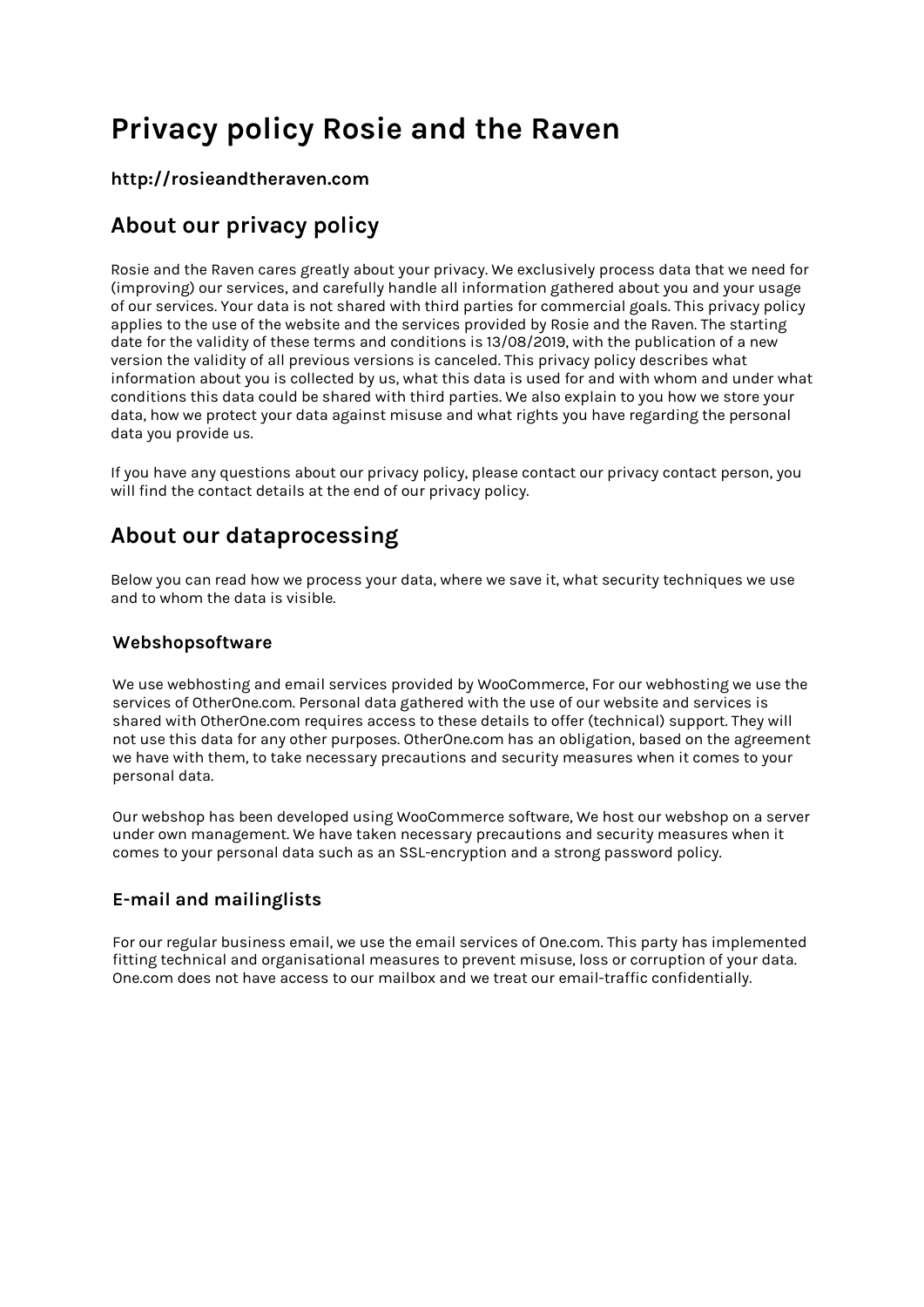#### **Payment processors**

For concluding and processing (part of) our payments in our webshop we use the payment provider Mollie. Mollie processes your name, address and residence information. They also process payment information such as your bank account number or credit card number. Mollie has implemented fitting technical and organisational measures to protect your personal data. Mollie retains the right to use your personal (anonymized) information to further improve their services and, within this context, share it with third parties. All the aforementioned guarantees in regard to the protection of your personal data are also applicable to any services by Mollie that uses third parties. Mollie does not store your data any longer than the instalments permitted by the appropriate legal grounds.

#### **Transport and logistics**

If you place an order with us it is our responsibility to have your order successfully delivered to you. For the delivery we use the services of PostNL. For a successful delivery it is important that we share you name, address and residential details with PostNL. PostNL uses this information with the sole purpose to carry out the agreement of delivery. In case of PostNL hiring subcontractors, they will share said information with these parties.

### **Purpose of data processing**

We use your data with the sole purpose of providing you with our services. This means that the goal of processing this data stands in direct relation to the assignment or task that you offer us. We do not use this data for (addressed) marketing purposes. If you share information with us and we use this information to - not based on a request – contact you at a later time, we will first ask for explicit consent. Your data is not shared with third parties, with any other purpose than to fulfil accountancy and administrative obligations. These third parties are all obligated to a duty of confidentiality based on the agreement we have with them, an oath or legal obligation.

#### **Automatically collected data**

Information automatically gathered by our website is processed with the sole purpose of providing you with and/or to further improve our services. This information (for instance your IP address (anonymised), web browser and operating system) is not personal information. **Cooperation in tax and criminal investigation** 

In some cases, we may be obligated by government to a lawful duty of sharing your information with the purpose of assisting in a fiscal or criminal investigation. In such cases we are forced to comply and assist, but will, based on lawful possibilities, offer objection.

#### **Retention periods**

We store your data for as long as you are a client with us. This means that we maintain and keep your client profile until you make it known to us that you no longer desire to use our services. Such a message also functions as a request to be forgotten. We are required to keep invoices with your (personal) information due to relevant administrative obligations, this information is safely stored for as long as the relevant term for these obligations has not yet passed. Personnel no longer has access to your client profile and any documents made because of your assignment or task.

### **Your rights**

Based on valid Dutch and European law you, as a concerning party, have certain rights when it comes to personal data that is processed by or on behalf of us. Below you may find an explanation of these rights and how you, as a concerning party, can invoke these rights. In principle to prevent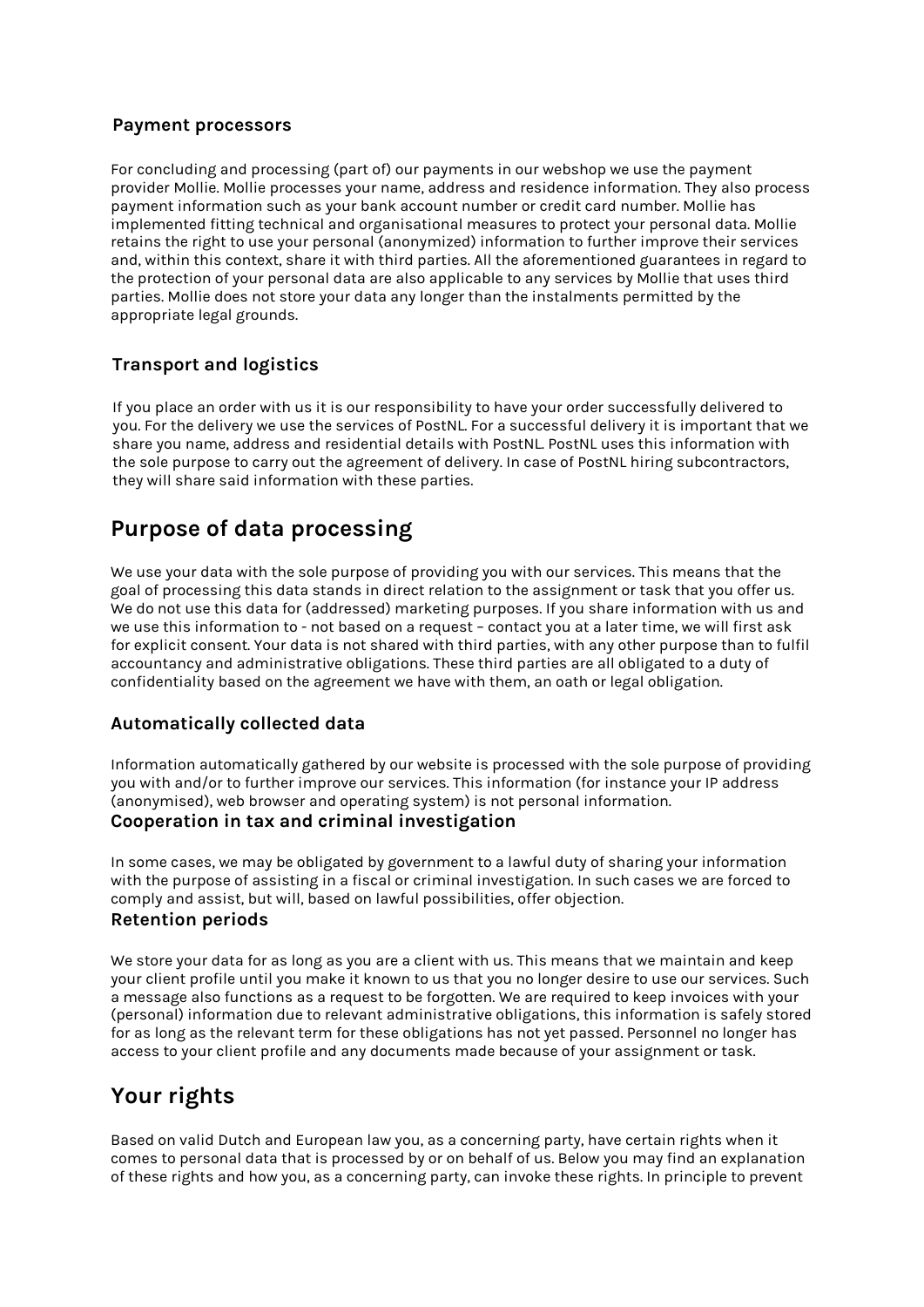abuse we only send invoices and copies of your data to e-mail addresses that you have made known to us. Should you wish to receive this data on another e-mail address or for instance per mail we will ask you to identify yourself accordingly. We maintain an administration of concluded requests, in case of a request to be forgotten we will maintain an administration of anonymised data. You receive all invoices and copies of data in files that are structured in a machine-readable format Based on data classifications that we use within our system. At all times you maintain the right to lodge a complaint with Autoriteit Persoonsgegevens if you suspect that we mistreat or misuse your personal data.

#### **Right of inspection**

At all times you maintain the right to view the data we process that has a relation or may be reducible to your person. You may request such a viewing to our contact in charge of privacy matters. You will receive a response to your request within 30 days. If your request is approved we will send you, via the e-mail address known to us, a copy of all data with an added overview of processors managing this data while also mentioning the categories under which we store this data.

#### **Right to rectification**

At all times you maintain the right to have the data we process that has a relation or may be reducible to your person be adjusted. You may request such an adjustment to our contact in charge of privacy matters. You will receive a response to your request within 30 days. If your request is approved we will send you, via the e-mail address known to us, a confirmation that the data has been adjusted.

#### **Right to restriction of processing**

At all times you maintain the right to limit the data we process that has a relation or may be reducible to your person. You may request such limiting to our contact in charge of privacy matters. You will receive a response to your request within 30 days. If your request is approved we will send you, via the e-mail address known to us, a confirmation that the processing of your data is limited until you chose to cancel said limitation.

#### **Right of transferability**

At all times you maintain the right to request for the data we process that has a relation or may be reducible to your person be processed by a third party of choice. You may send in such a request to our contact in charge of privacy matters. You will receive a response to your request within 30 days. If your request is approved we will send you, via the e-mail address known to us, your (personal) invoices or copies of data that we, or third parties on behalf of us, have processed. It is highly likely that in such a case we can no longer offer our services to you for we can no longer guarantee the previous data safety.

#### **Right of objection and other rights**

At all times you maintain the right to object to the processing done by us, or on behalf of us by third parties, of your personal data. In case of such an objection we will immediately cease all processing of your data while your objection is being investigated and handled. In case of a justified objection we will return all invoices and/or copies of personal data that we, or third parties on behalf of us, have processed up until that point and cease processing thereafter. You also maintain the right to not be subject of automated decision-making processes or profiling. We process your data in such a way that this right does not apply. Should you believe that this right does apply then we ask you to reach out to our contact in charge of privacy matters.